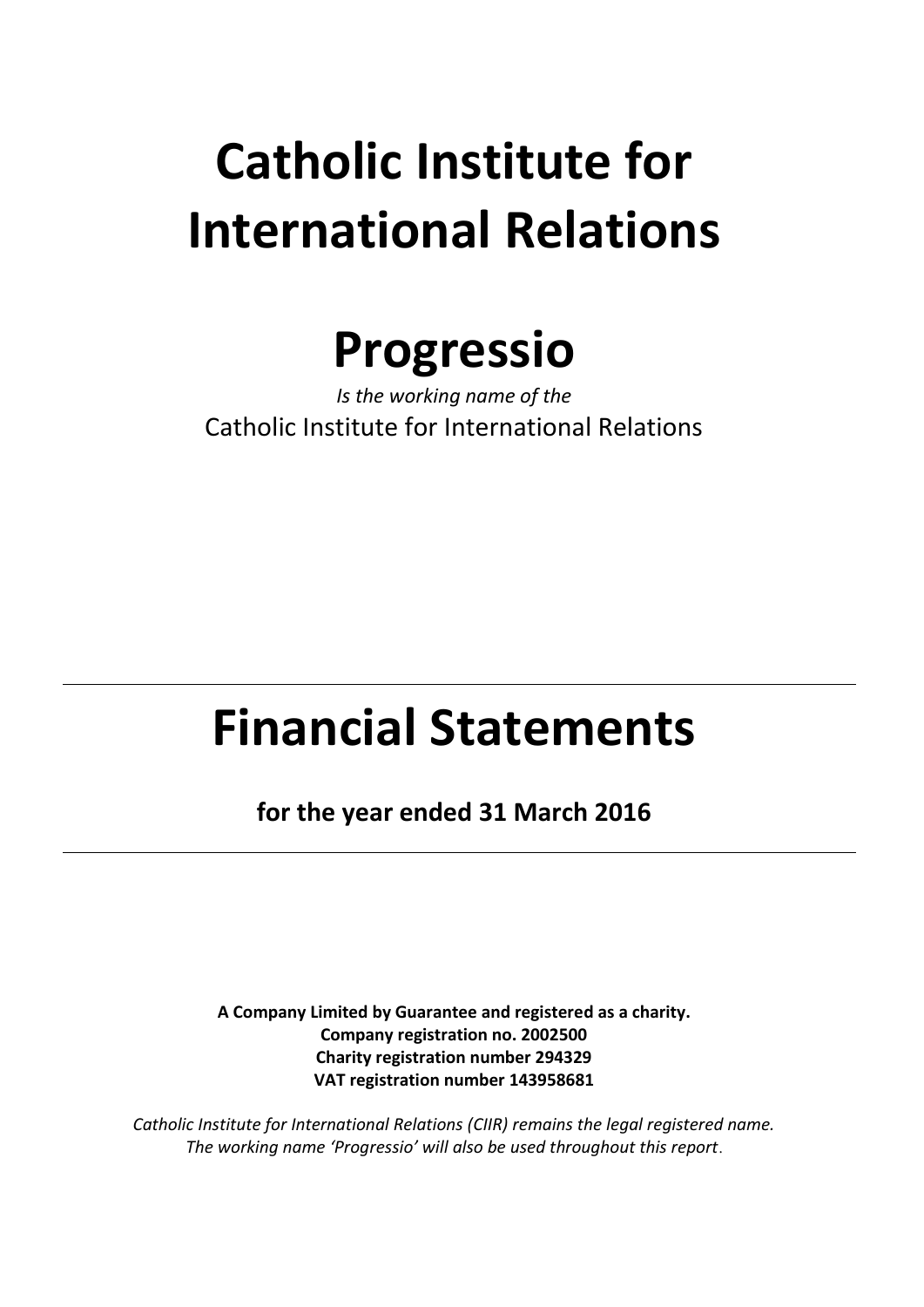(A Company Limited by Guarantee)

### **INDEPENDENT AUDITOR'S REPORT TO THE MEMBERS OF PROGRESSIO**

We have audited the financial statements of Progressio for the year ended 31st March 2016 on pages 4 to 12. The financial reporting framework that has been applied in their preparation is applicable law and United Kingdom Accounting Standards (United Kingdom Generally Accepted Accounting Practice), including FRS 102 "The Financial Reporting Standard applicable in the UK and Republic of Ireland".

This report is made solely to the charity's members, as a body, in accordance with Chapter 3 of Part 16 of the Companies Act 2006. Our audit work has been undertaken so that we might state to the charity's members those matters we are required to state to them in an auditor's report and for no other purpose. To the fullest extent permitted by law, we do not accept or assume responsibility to anyone other than the charity and the charity's members as a body, for our audit work, for this report, or for the opinions we have formed.

### **Respective responsibilities of trustees and auditors**

As explained more fully in the Statement of Trustees' Responsibilities, the trustees (who are also the directors of the charitable company for the purposes of company law) are responsible for the preparation of the financial statements and for being satisfied that they give a true and fair view.

Our responsibility is to audit and express an opinion on the financial statements in accordance with applicable law and International Standards on Auditing (UK and Ireland). Those standards require us to comply with the Auditing Practices Board's (APB's) Ethical Standards for Auditors.

### **Scope of the audit of the financial statements**

An audit involves obtaining evidence about the amounts and disclosures in the financial statements sufficient to give reasonable assurance that the financial statements are free from material misstatement, whether caused by fraud or error. This includes an assessment of: whether the accounting policies are appropriate to the charitable company's circumstances and have been consistently applied and adequately disclosed; the reasonableness of significant accounting estimates made by the trustees; and the overall presentation of the financial statements. In addition, we read all the financial and non-financial information in the Trustee's Report to identify material inconsistencies with the audited financial statements and to identify any information that is apparently materially incorrect based on, or materially inconsistent with, the knowledge acquired by us in the course of performing the audit. If we become aware of any apparent material misstatements or inconsistencies we consider the implications for our report.

### **Opinion on financial statements**

In our opinion the financial statements:

- $\triangleright$  Give a true and fair view of the state of the charitable company's affairs as at 31st March 2016 and of its incoming resources and application of resources, including its income and expenditure, for the year then ended
- Have been properly prepared in accordance with United Kingdom Generally Accepted Accounting Practice; and
- $\triangleright$  Have been prepared in accordance with the requirements of the Companies Act 2006.

### **Opinion on other matter prescribed by the Companies Act 2006**

In our opinion the information given in the Trustees' Annual Report including the Strategic Report for the financial year for which the financial statements are prepared is consistent with the financial statements.

### **Matters on which we are required to report by exception**

We have nothing to report in respect of the following matters where the Companies Act 2006 requires us to report to you if, in our opinion:

- $\triangleright$  Adequate accounting records have not been kept or returns adequate for our audit have not been received from branches not visited by us; or
- $\triangleright$  The financial statements are not in agreement with the accounting records and returns; or
- Certain disclosures of trustees' remuneration specified by law are not made; or
- $\triangleright$  We have not received all the information and explanations we require for our audit.

Robert Oswald (Senior Statutory Auditor) For and on behalf of Appleby & Wood, Statutory Auditors 40 The Lock Building 72 High Street Stratford London E15 2QB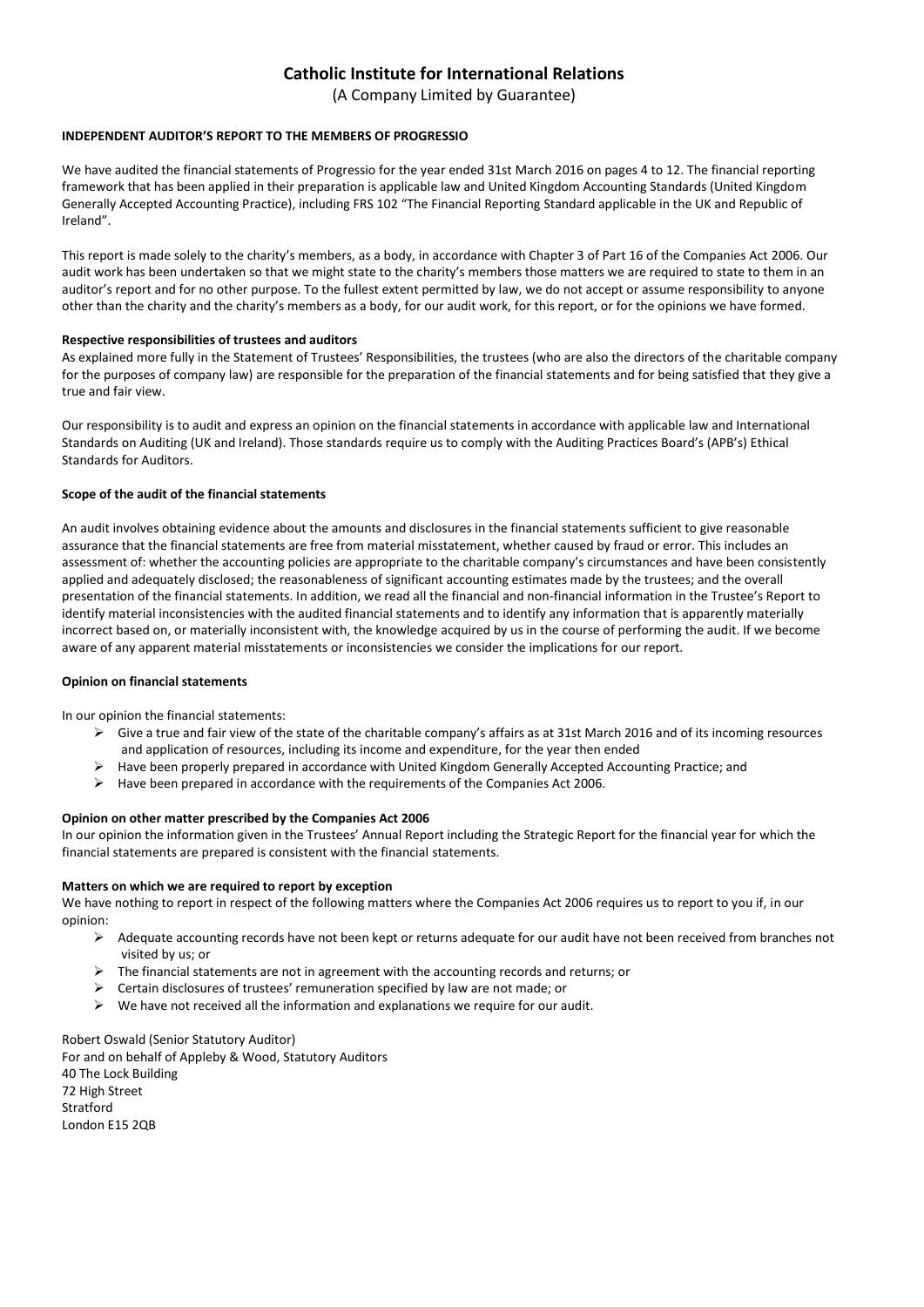### **BOARD OF TRUSTEES**

### **TRUSTEES**

Martin McEnery, Chair (re-elected for 1 year, November 2015) Michael Doris, Treasurer Carolyn Williams, Vice Chair. (re-elected for 1 year, November 2015) Belinda Calaguas, Vice Chair, (elected for 3 years, November 2015) Chris Smith Kevin Tunnard (re-elected for 2 years, November 2015) Jean Casey Ranila Ravi-Burslem Rocco Blume (elected for 3 years, November 2015)) Lynda Kerley (elected for 3 years, November 2015)

### **SENIOR STAFF**

Mark Lister, Chief Executive James Collins, Director of Finance and Administration Gemma Hayes, Director of International Programmes

Lizzette Robleto, Head of Policy, (left December 2015)

Appleby & Wood 40 The Lock Building 72 High Street London E15 2QB

Royal Bank of Scotland 40 Islington High Street London N1 8XJ

**AUDITORS BANKERS REGISTERED OFFICE SOLICITORS**

Units 9-12 The Stableyard Broomgrove Road London SW9 9TL

Stone King LLP 16 St John's Lane London EC1M 4BS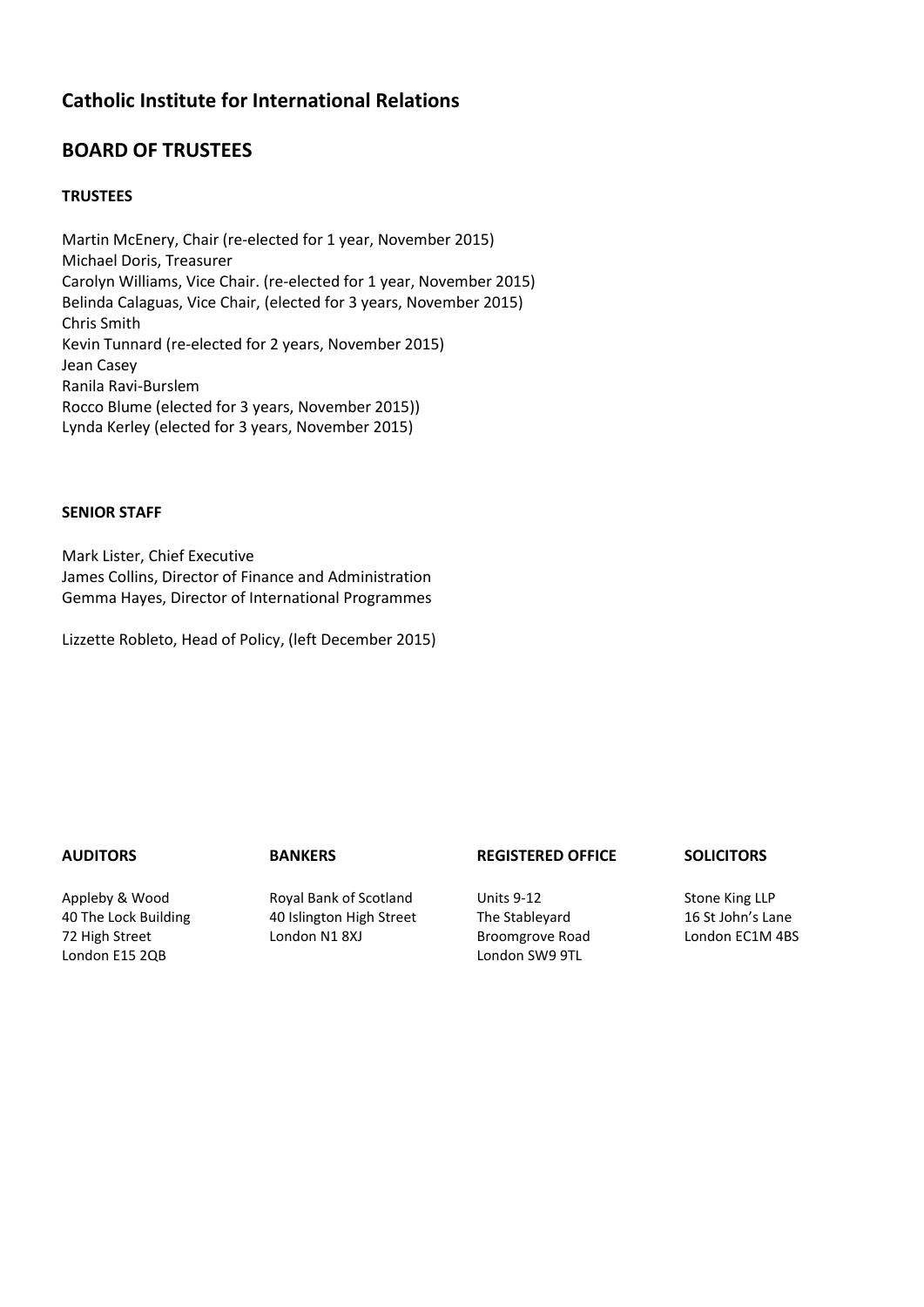(A Company Limited by Guarantee)

### **STATEMENT OF FINANCIAL ACTIVITIES FOR THE YEAR ENDED 31 MARCH 2016**

|                                                                                                                                                           | <b>Note</b>    | <b>Unrestricted</b><br><b>Funds</b><br>£ | <b>Restricted</b><br><b>Funds</b><br>£ | <b>Total Funds</b><br>2016 | <b>Total Funds</b><br>2015<br>£ |
|-----------------------------------------------------------------------------------------------------------------------------------------------------------|----------------|------------------------------------------|----------------------------------------|----------------------------|---------------------------------|
| <b>Incoming Resources</b>                                                                                                                                 |                |                                          |                                        |                            |                                 |
| <b>Incoming Resources from Generated Funds</b>                                                                                                            |                |                                          |                                        |                            |                                 |
| <b>Voluntary Income (Programme Funding)</b><br>Grants, donations, earmarked projects and sponsorship<br>PPA from Department for International Development | 13<br>3        | 2,025,015                                | 1,548,024                              | 1,548,024<br>2,025,015     | 1,333,177<br>2,025,015          |
| Legacies<br>Subscriptions and donations from members and<br>non-members                                                                                   |                | 173,772                                  |                                        | 173,772                    | 147,695                         |
| <b>VSO/ICS Contract for Services</b><br><b>Activities for Generating Funds</b>                                                                            |                |                                          | 2,625,563                              | 2,625,563                  | 2,247,246                       |
| Sales of publications                                                                                                                                     |                | 83                                       |                                        | 83                         | 398                             |
| <b>Investment Income</b><br>Interest received                                                                                                             |                | 4,748                                    |                                        | 4,748                      | 4,454                           |
| <b>Total Incoming Resources</b>                                                                                                                           |                | 2,203,618                                | 4,173,587                              | 6,377,205                  | 5,757,985                       |
| <b>Resources Expended</b>                                                                                                                                 |                |                                          |                                        |                            |                                 |
| <b>Raising Funds</b><br>Fundraising and publicity                                                                                                         | $\overline{4}$ | 343,164                                  |                                        | 343,164                    | 322,770                         |
| <b>Charitable Activities</b><br>Costs of activities in furtherance of the charity's<br>objectives                                                         | 5,13           | 1,642,820                                | 3,732,765                              | 5,375,585                  | 5,717,355                       |
| Other costs/(Governance)                                                                                                                                  | 6              | 69,533                                   |                                        | 69,533                     | 68,279                          |
| <b>Total Resources Expended</b>                                                                                                                           |                | 2,055,517                                | 3,732,765                              | 5,788,282                  | 6,108,404                       |
| Net incoming/(outgoings) Resources for the year                                                                                                           | 13             | 148,101                                  | 440,822                                | 588,923                    | (350, 419)                      |
| Balance brought forward at 1 April                                                                                                                        |                | 1,264,075                                | 608,167                                | 1,872,242                  | 2,222,661                       |
| <b>Balance Carried Forward at 31 March</b>                                                                                                                |                | 1,412,176                                | 1,048,989                              | 2,461,165                  | 1,872,242                       |

The notes form part of these Financial Statements.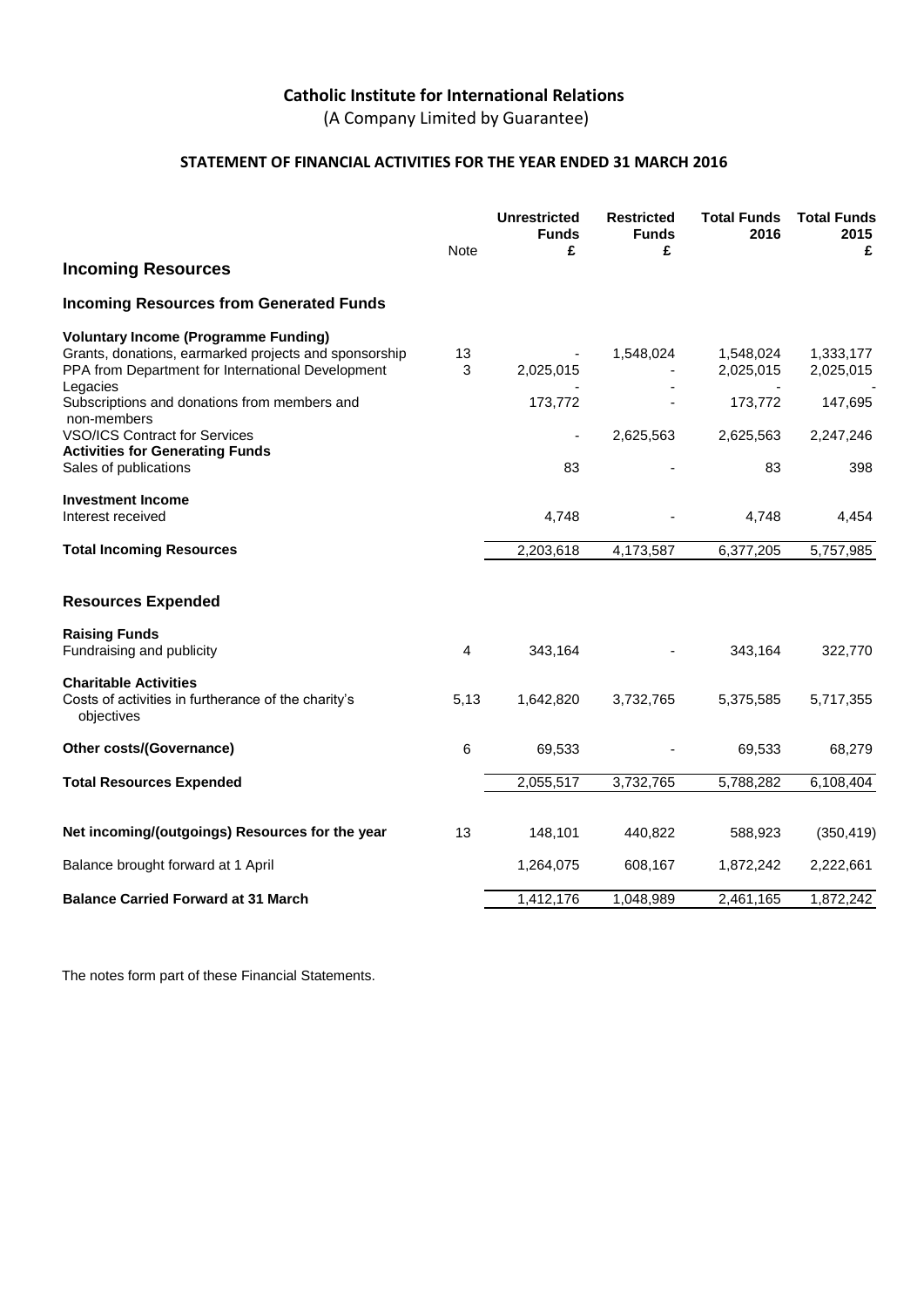(A Company Limited by Guarantee - Company registration no. 2002500) (Registered Charity – no. 294329)

### **BALANCE SHEET AS AT 31 MARCH 2016**

|                                                          |      | 2016      |                        |           | 2015       |  |
|----------------------------------------------------------|------|-----------|------------------------|-----------|------------|--|
|                                                          | Note | £         | £                      | £         | £          |  |
| <b>Fixed assets</b>                                      | 9    |           | 44                     |           | 220        |  |
| <b>Current assets</b><br><b>Stocks</b>                   |      | 250       |                        | 250       |            |  |
| Debtors                                                  | 10   | 3,771     |                        | 279,885   |            |  |
| Cash at bank and in hand                                 | 11   | 3,340,266 |                        | 2,015,530 |            |  |
|                                                          |      | 3,344,287 |                        | 2,295,665 |            |  |
|                                                          |      |           |                        |           |            |  |
| Creditors falling due within one year<br>Other creditors | 12   | 602,601   |                        | 161,763   |            |  |
| Liability for earmarked projects                         |      | 19,752    |                        | 16,441    |            |  |
| Value Added Tax (VAT)                                    |      | 101,446   |                        | 91,072    |            |  |
|                                                          |      | 723,799   |                        | 269,276   |            |  |
|                                                          |      |           |                        |           |            |  |
| Net current assets                                       |      |           | 2,620,488              |           | 2,026,389  |  |
| <b>Total assets less current liabilities</b>             |      |           | 2,620,488              |           | 2,026,609  |  |
| <b>Provisions for Liabilities</b>                        |      |           | (159, 367)             |           | (154, 367) |  |
|                                                          |      |           | 2,461,165              |           | 1,872,242  |  |
|                                                          |      |           |                        |           |            |  |
| <b>Income Funds</b><br>Unrestricted charitable funds     |      |           |                        |           | 1,264,075  |  |
| <b>Restricted funds</b>                                  | 13   |           | 1,412,176<br>1,048,989 |           | 608,167    |  |
|                                                          | 14   |           | 2,461,165              |           | 1,872,242  |  |
| The notes form part of these Financial Statements.       |      |           |                        |           |            |  |

Approved by the Board of Trustees on 14 June 2016 and authorised for issue.

| Martin McEnery | <b>Board of Trustees Chair</b> |
|----------------|--------------------------------|
| Michael Doris  | Treasurer                      |
| James Collins  | <b>Company Secretary</b>       |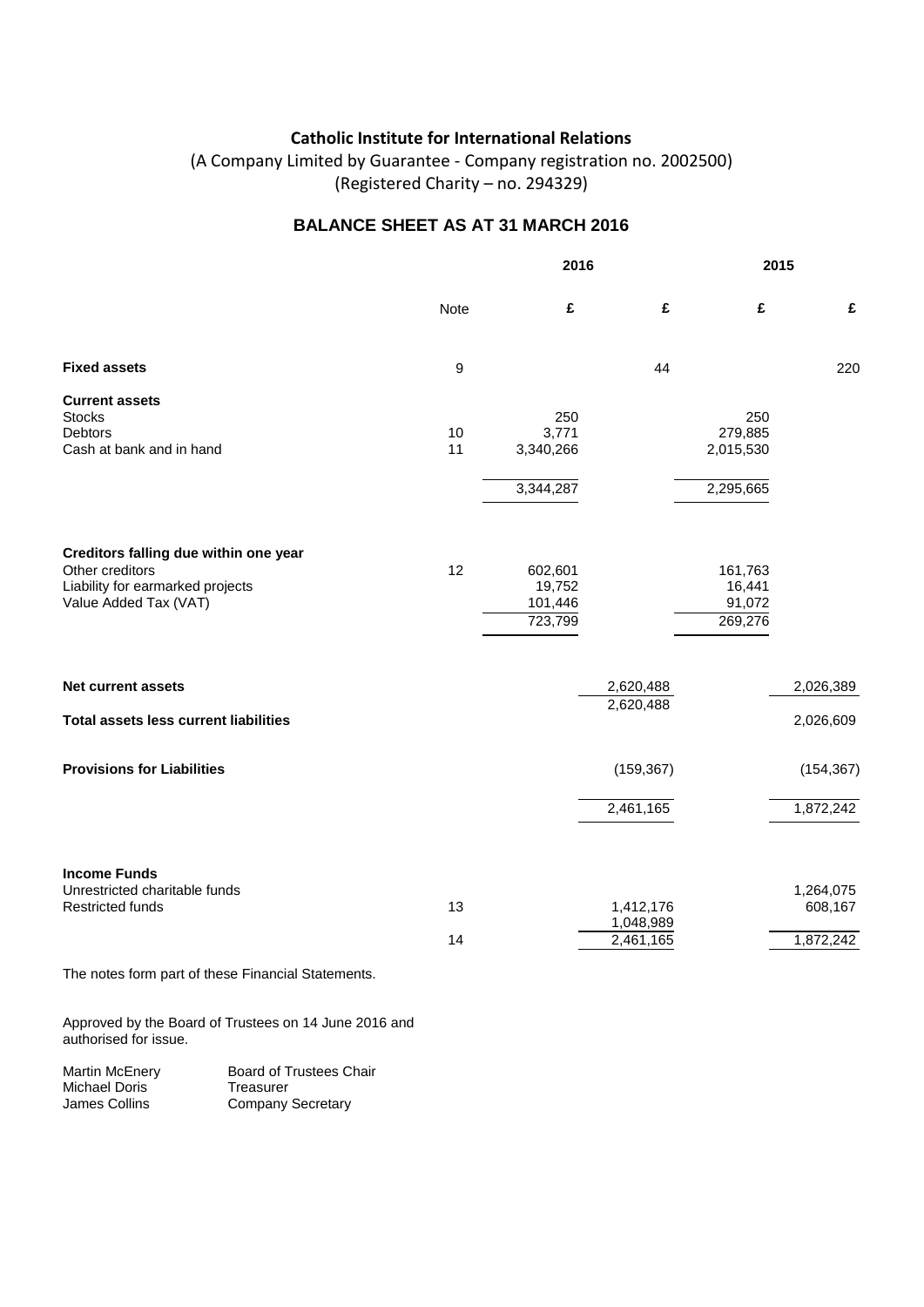(A Company Limited by Guarantee)

### **CASH FLOW STATEMENT FOR THE YEAR ENDED 31 MARCH 2016**

|                                                                                                     | 2016    |              | 2015       |                   |
|-----------------------------------------------------------------------------------------------------|---------|--------------|------------|-------------------|
|                                                                                                     | £       | £            | £          | £                 |
|                                                                                                     |         |              |            |                   |
| Net cash inflow/(outflow) from operating activities                                                 |         | 1,319,988    |            | (201, 430)        |
| Cash flows from investing activities<br>Interest received                                           | 4,748   |              | 4,454      |                   |
| Net cash inflow from returns on investments<br>and servicing of finance                             |         | 4,748        |            | 4,454             |
| <b>Investing activities</b><br>Purchase of fixed assets                                             |         |              |            |                   |
| Net cash (outflow) from investing activities                                                        |         |              |            |                   |
| Increase/(decrease) in cash                                                                         |         | 1,324,736    |            | (196, 976)        |
|                                                                                                     |         |              |            |                   |
| Notes to the cash flow statement                                                                    |         | 2016         |            | 2015              |
|                                                                                                     |         |              |            |                   |
| 1. Reconciliation of incoming/(outgoing) resources to net<br>cash outflow from operating activities | £       | £            | £          | £                 |
| Net income (expenditure) for the reporting period (as per the<br>Statement of financial activities) | 588,923 |              | (350, 419) |                   |
| Interest received<br>Operating profit/(loss)                                                        | (4,748) | 584,175      | (4, 454)   | (354, 873)        |
|                                                                                                     |         |              |            |                   |
| Depreciation charges<br>Increase in provisions                                                      |         | 176<br>5,000 |            | 866<br>97,997     |
| Decrease/(increase) in debtors and stocks                                                           |         | 276,114      |            | (74, 214)         |
| Increase in creditors                                                                               |         | 454,523      |            | 128,794           |
| Net cash inflow/(outflow) from operating activities                                                 |         | 1,319,988    |            | (201, 430)        |
| 2. Analysis of cash and cash equivalents                                                            |         |              |            |                   |
|                                                                                                     |         | 2016         | 2015       | Change in<br>year |

| Cash at bank and in hand                                     | 11.741    | (39.254)  | 50,995    |
|--------------------------------------------------------------|-----------|-----------|-----------|
| Balances held overseas                                       | 271.504   | 160.700   | 110.804   |
| Short term deposits                                          | 3.057.021 | 1.894.084 | 1,162,937 |
| Cash and cash equivalents at the end of the reporting period | 3,340,266 | 2,015,530 | 1,324,736 |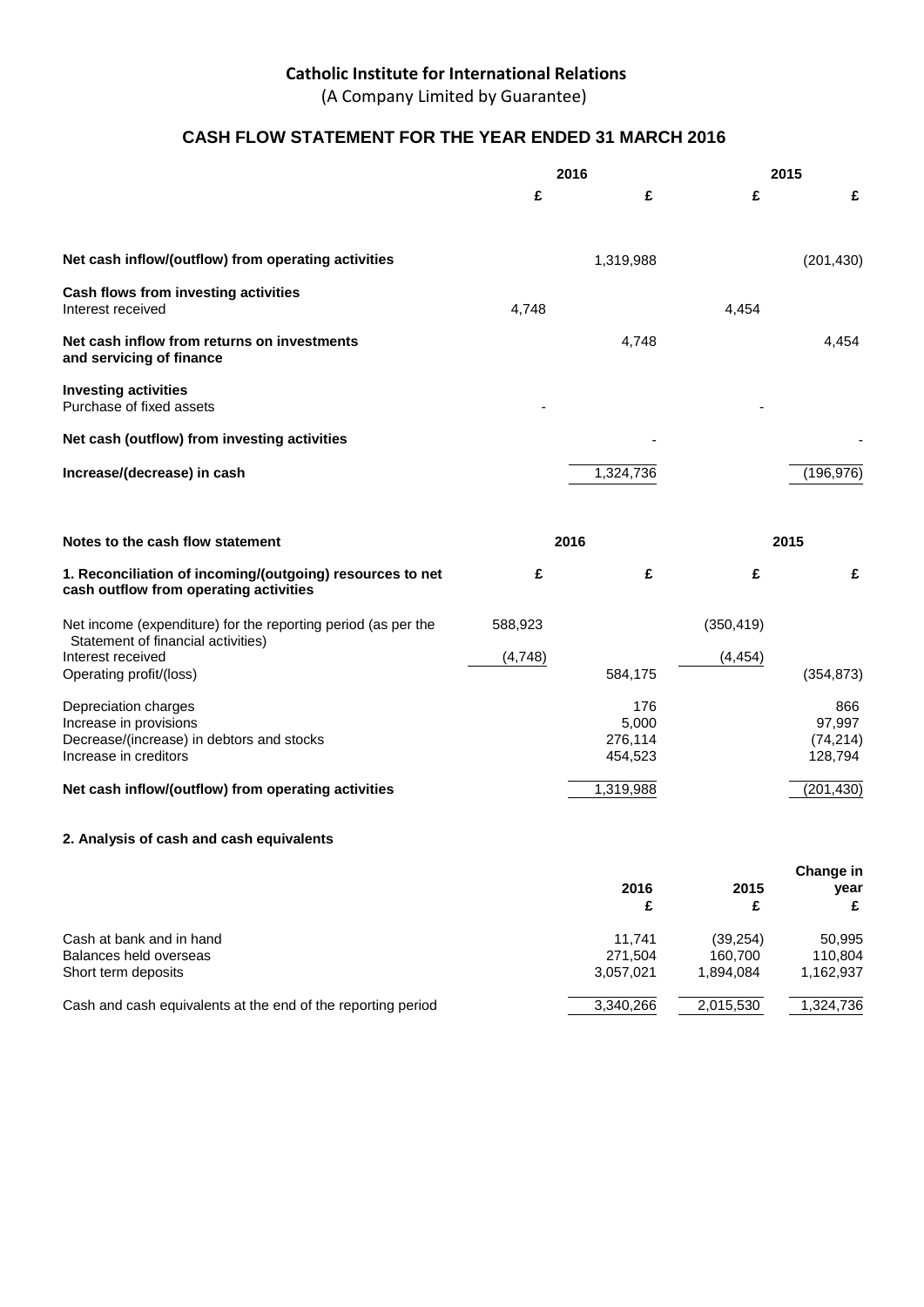(A Company Limited by Guarantee)

### **NOTES TO THE FINANCIAL STATEMENTS**

### **1. Incorporation**

The Institute was incorporated as a Company limited by guarantee on 1 April 1987, and these Financial Statements have therefore been prepared in accordance with the Companies Act 2006.

On 1st January 2006 CIIR adopted Progressio as a working name.

### **2. Accounting policies**

a) Basis of accounting: the Financial Statements have been prepared under the historical cost convention, and in accordance with applicable accounting standards and with the requirements of Statement of Recommended Practice 2005, 'Accounting and Reporting by Charities'.

b) Income: grants, donations and sponsorships are accounted for on a receivable basis. Income specifically allocated to projects not utilised at the year end has been carried forward as Restricted Reserves (see note 14 to these Financial Statements). c) Depreciation: depreciation is provided on the straight-line method to write off the cost of fixed assets over their estimated useful

life. The following annual rates of depreciation are used:

Computer/electronic equipment<br>
Other office equipment<br>
15% Other office equipment

d) Overseas equipment and vehicles held by the overseas offices have been funded by grant and have been directly charged to the Revenue account. UK assets over £500 are capitalised.

e) Foreign currencies: foreign currency transactions are translated into sterling at the rates of exchange ruling at the date of the transaction. Monetary assets and liabilities denominated in foreign currencies are translated into sterling at the rates of exchange ruling at the balance sheet date.

f) Publications stock has been valued at the lower of cost and net realisable value.

g) Expenditure is charged in the year in which it is incurred and provision is made for all committed expenditure.

Expenditure is allocated to its appropriate categories on a direct basis or where apportionment takes place on an

appropriate basis and costs are reflected on a per country basis and amalgamated into the UK accounts.

h) Volunteer support: The charity is indebted to the many volunteers who during the year have given their time to help Progressio in a variety of areas such as Policy, Public Engagement, Finance, Fundraising and ICS. It is impossible to put a cost on the contribution they make to the organisation but clearly their support is invaluable. These were not shown as a cost on the financial statements and the income equivalent was therefore not recognised within incoming resources.

### **3. Department for International Development block grant**

This is the second year of our two year extension of the Programme Partnership Arrangement between Progressio and the Department for International Development (DFID). This funding is for Progressio's contribution to work on increasing the participation of the poor in decision making and promoting the involvement of faith groups in tackling poverty. It includes elements for communications, advocacy, monitoring and management as well as development worker and associated costs. Although Progressio and DFID have agreed work and outcomes, and monitoring is in place for effective reporting against these, this funding is classified as unrestricted flexible income by the funder. A further nine month extension to December 2016 has been approved.

| 4. Fundraising and publicity                             | 2016    | 2015    |
|----------------------------------------------------------|---------|---------|
|                                                          | £       | £       |
| Salaries (UK salaries, social security costs & pensions) | 157,880 | 157,466 |
| Research                                                 | 2,476   | 1,406   |
| In-country Funding Officers                              | 45,880  | 55,028  |
| Travel                                                   | 6,836   | 9,140   |
| Meetings                                                 | 362     | 291     |
| Stationery                                               | 241     | 194     |
| Postage                                                  | 568     | 344     |
| Design and printing                                      | 2,321   | 2,893   |
| Advertising                                              | 3,646   | 1,154   |
| Software maintenance                                     | 8,531   | 6,017   |
| Other expenses                                           | 2,148   | 2,804   |
| Fundraising initiatives/consultancies                    | 86.451  | 54,517  |
| Freelances                                               | 1,500   | 6,132   |
| Support Costs (see note 7)                               | 24,324  | 25,384  |
|                                                          | 343,164 | 322,770 |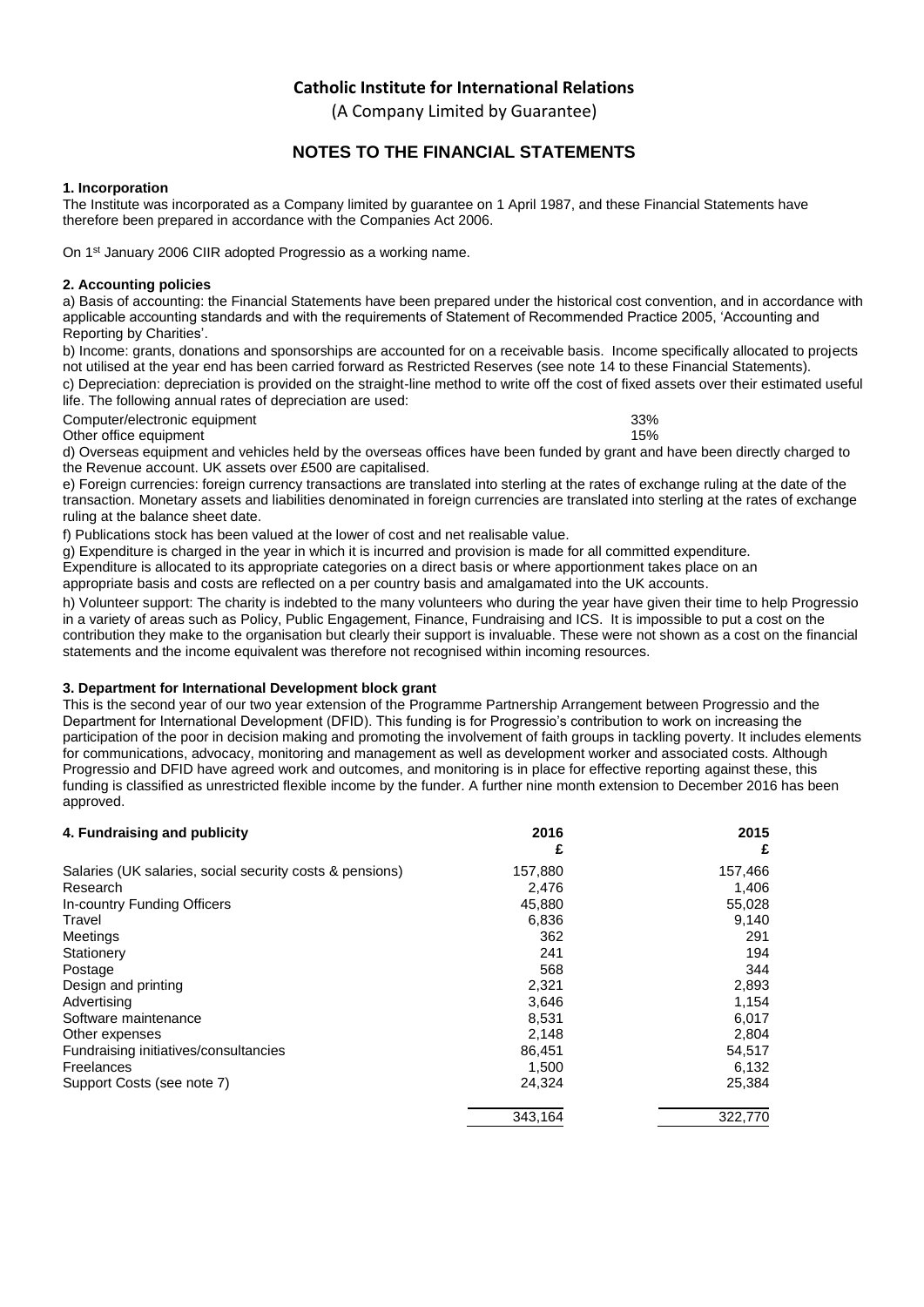#### **5. Costs of activities in furtherance of the charity's objectives**

Total direct charitable expenditure of £5,375,585 , is expended as follows:

|                                                          | 2016             |           | 2015             |           |
|----------------------------------------------------------|------------------|-----------|------------------|-----------|
|                                                          | £                |           | £                |           |
| Programme delivery<br>Local allowances and subsistence   | 150,312          |           | 160,417          |           |
| Training, allowances and materials                       | 101,213          |           | 107,293          |           |
| Vehicles and transport equipment                         | 31,264           |           | 39,218           |           |
| Monitoring and evaluation                                | 16,015           |           | 20,012           |           |
| Observer mission                                         | 15,142           |           | 10,449           |           |
| Direct partner support                                   | 1,037,640        |           | 909,918          |           |
| Salaries (UK office, social security costs & pensions)   | 120,757          |           | 122,116          |           |
| Conferences/workshops/seminars                           | 16,214           |           | 15,610           |           |
| Consultancies and technical assessment                   | 42,927           |           | 110,419          |           |
| Travel                                                   | 82,614           |           | 81,204           |           |
| Advocacy capacity partner development                    | 31,844           |           | 28,044           |           |
| Publications                                             | 9,043            |           | 33,214           |           |
| ICS (UK office, social security costs & pensions)        | 253,049          |           | 226,498          |           |
| ICS programme                                            | 2,191,145        |           | 1,953,448        |           |
|                                                          |                  | 4,099,179 |                  | 3,817,860 |
| <b>Development workers</b>                               |                  |           |                  |           |
| Pre-departure grant                                      | 2,000            |           | 7,685            |           |
| Travel                                                   | 31,265           |           | 109,214          |           |
| Advertising                                              | 2,154            |           | 10,218           |           |
| Insurance, social security and medical expenses          | 37,041           |           | 60,142           |           |
| Training                                                 | 26,219           |           | 68,216           |           |
| Overseas local costs                                     | 206,767          |           | 437,539          |           |
| Accommodation                                            | 50,281           | 355,727   | 209,236          | 902,250   |
|                                                          |                  |           |                  |           |
| Programme support                                        |                  |           |                  |           |
| Recruitment and selection                                | 36,281           |           | 38,214           |           |
| Programme administration                                 | 174,214          |           | 199,244          |           |
| Salaries (UK office, social security costs & pensions)   | 177,545          |           | 170,795          |           |
| Holiday Pay Provision: FRS102                            | 30,451           |           |                  |           |
| Publications                                             | 1,015            |           | 1,214            |           |
| Travel<br>Conferences and meetings                       | 44,525<br>13,216 |           | 68,218<br>12,216 |           |
| Consultancies                                            | 16,171           |           | 20,150           |           |
|                                                          |                  | 493,418   |                  | 510,051   |
|                                                          |                  |           |                  |           |
| <b>Public Engagement</b>                                 |                  |           |                  |           |
| Salaries (UK salaries, social security costs & pensions) | 53,661           |           | 97,383           |           |
| Freelances                                               |                  |           | 1,116            |           |
| Empower                                                  | 6,309            |           | 1,996            |           |
| Electronic media                                         | 1,920            |           | 2,216            |           |
| Publications                                             | 5,573            |           | 3,927            |           |
| Books marketing                                          | 1,432            |           | 516              |           |
| Postage and stationery                                   | 2,198            |           | 2,041            |           |
| Web development                                          | 7,169            |           | 11,003           |           |
| Media relations                                          |                  |           | 350              |           |
| Other expenses                                           | 6,958            |           | 8,555            |           |
| Travel                                                   | 1,512            |           | 2,714            |           |
|                                                          |                  | 86,732    |                  | 131,817   |
| Support costs (see note 7)                               | 340,529          |           | 355,377          |           |
|                                                          |                  | 340,529   |                  | 355,377   |
|                                                          |                  |           |                  |           |
|                                                          |                  | 5,375,585 |                  | 5,717,355 |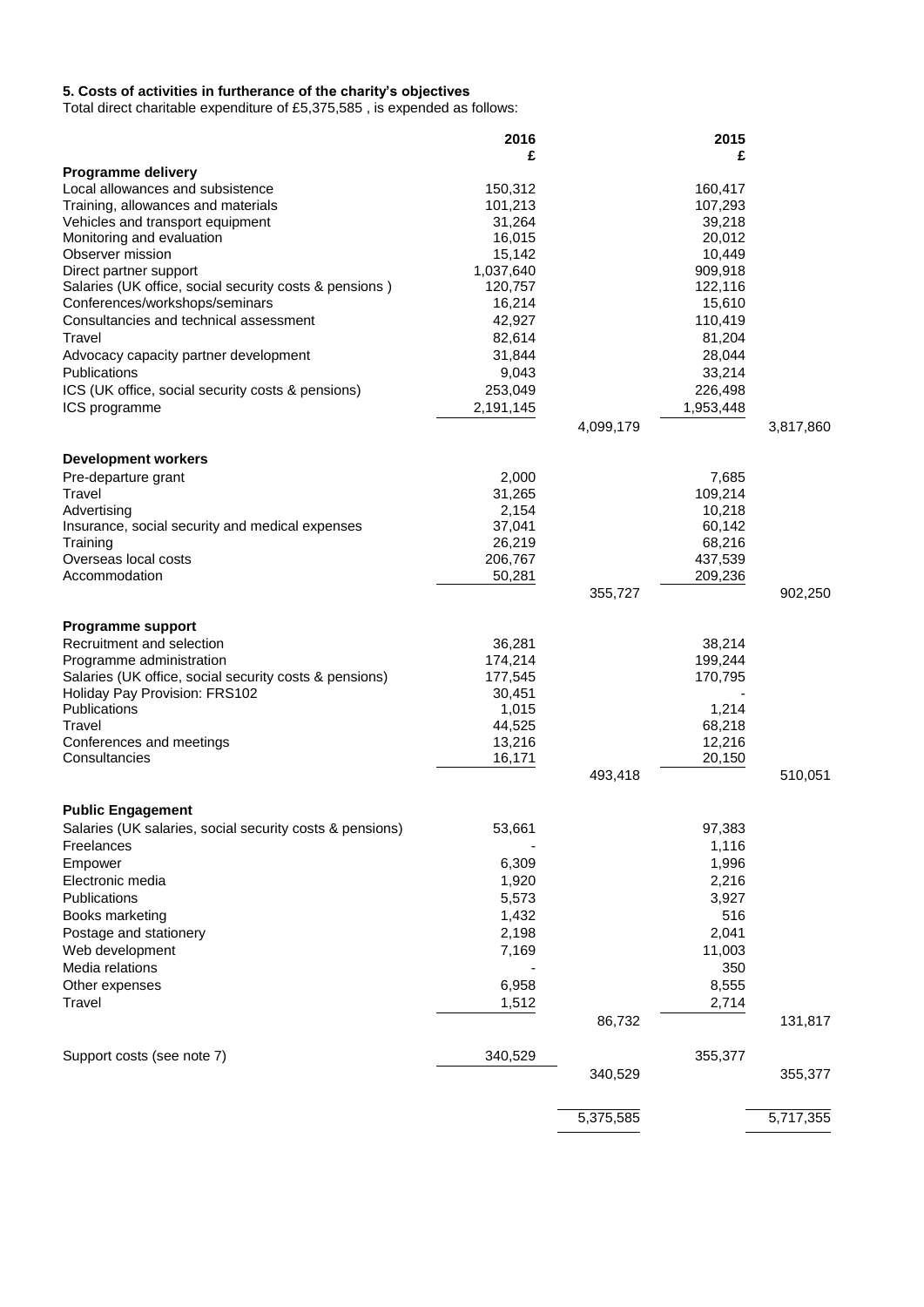#### **6. Other costs/governance costs**

Includes costs incurred on the governance of Progressio's assets and is primarily associated with its constitutional and statutory requirements including audit fees.

|                               | 2016<br>£ | 2015<br>£ |
|-------------------------------|-----------|-----------|
| <b>External Audit fees</b>    | 19.200    | 18,756    |
| Professional fees             | 7.000     | 2,721     |
| Meetings                      | 1.771     | 2,921     |
| <b>Annual General Meeting</b> | 1.023     | 1,574     |
| Support costs (see note 7)    | 40,539    | 42,307    |
|                               | 69,533    | 68,279    |
|                               |           |           |

No remuneration was paid to Board of Trustees members for their services. A total of £315 was reimbursed to trustees for their general travel expenses.

### **7. Support Costs**

Support costs are allocated on the basis of the number of staff participating in each activity together with a percentage allocation of the central administrative costs.

|                                                     | 2016                           |                               |                        |                   | 2015              |
|-----------------------------------------------------|--------------------------------|-------------------------------|------------------------|-------------------|-------------------|
|                                                     | <b>Fundraising</b><br>activity | <b>Charitable</b><br>activity | Governance<br>activity | <b>Total Cost</b> | <b>Total Cost</b> |
|                                                     | £                              | £                             | £                      | £                 | £                 |
| UK salaries (salary, social security &<br>pensions) | 17,077                         | 239,078                       | 28,462                 | 284,617           | 298,905           |
| Office repairs and maintenance                      | 361                            | 5,048                         | 600                    | 6,009             | 4,168             |
| Depreciation                                        | 11                             | 148                           | 17                     | 176               | 866               |
| Insurance                                           | 565                            | 7,909                         | 942                    | 9,416             | 10,808            |
| Travel                                              | 581                            | 8,138                         | 969                    | 9,688             | 8,590             |
| Telephone, fax and e-mail                           | 341                            | 4,772                         | 568                    | 5,681             | 6,348             |
| Postage, printing and stationery                    | 515                            | 7,207                         | 858                    | 8,580             | 12,885            |
| Professional fees                                   | 181                            | 2,533                         | 301                    | 3,015             | 4,250             |
| Rent, rates and heating                             | 1,377                          | 19,281                        | 2,296                  | 22,954            | 22,307            |
| Training                                            |                                |                               |                        |                   | 115               |
| Other expenses                                      | 96                             | 1,346                         | 160                    | 1,602             | 1,565             |
| Provision                                           | 240                            | 3,360                         | 400                    | 4,000             | 4,000             |
| Computer consultancies                              | 861                            | 12,051                        | 1,435                  | 14,347            | 18,360            |
| House maintenance & consumables                     | 1,180                          | 16,521                        | 1,967                  | 19,668            | 17,635            |
| <b>Meetings</b>                                     | 31                             | 438                           | 52                     | 521               | 200               |
| Computer maintenance & development                  | 693                            | 9,707                         | 1,156                  | 11,556            | 12,066            |
| Bank charges                                        | 214                            | 2,992                         | 356                    | 3,562             |                   |
|                                                     | 24,324                         | 340,529                       | 40,539                 | 405,392           | 423,068           |

| 8. Information regarding employees | 2016      | 2015                     |
|------------------------------------|-----------|--------------------------|
|                                    |           | £                        |
| UK employee costs during the year  |           |                          |
| <b>Salaries</b>                    | 909.215   | 928.744                  |
| Holiday pay provision: FRS102      | 30.451    | $\overline{\phantom{0}}$ |
| Social security costs              | 90.530    | 93.117                   |
| Pensions                           | 47.764    | 51,302                   |
|                                    | 1,069,074 | 1,073,163                |

Costs for Overseas Personnel are charged directly to Programme costs.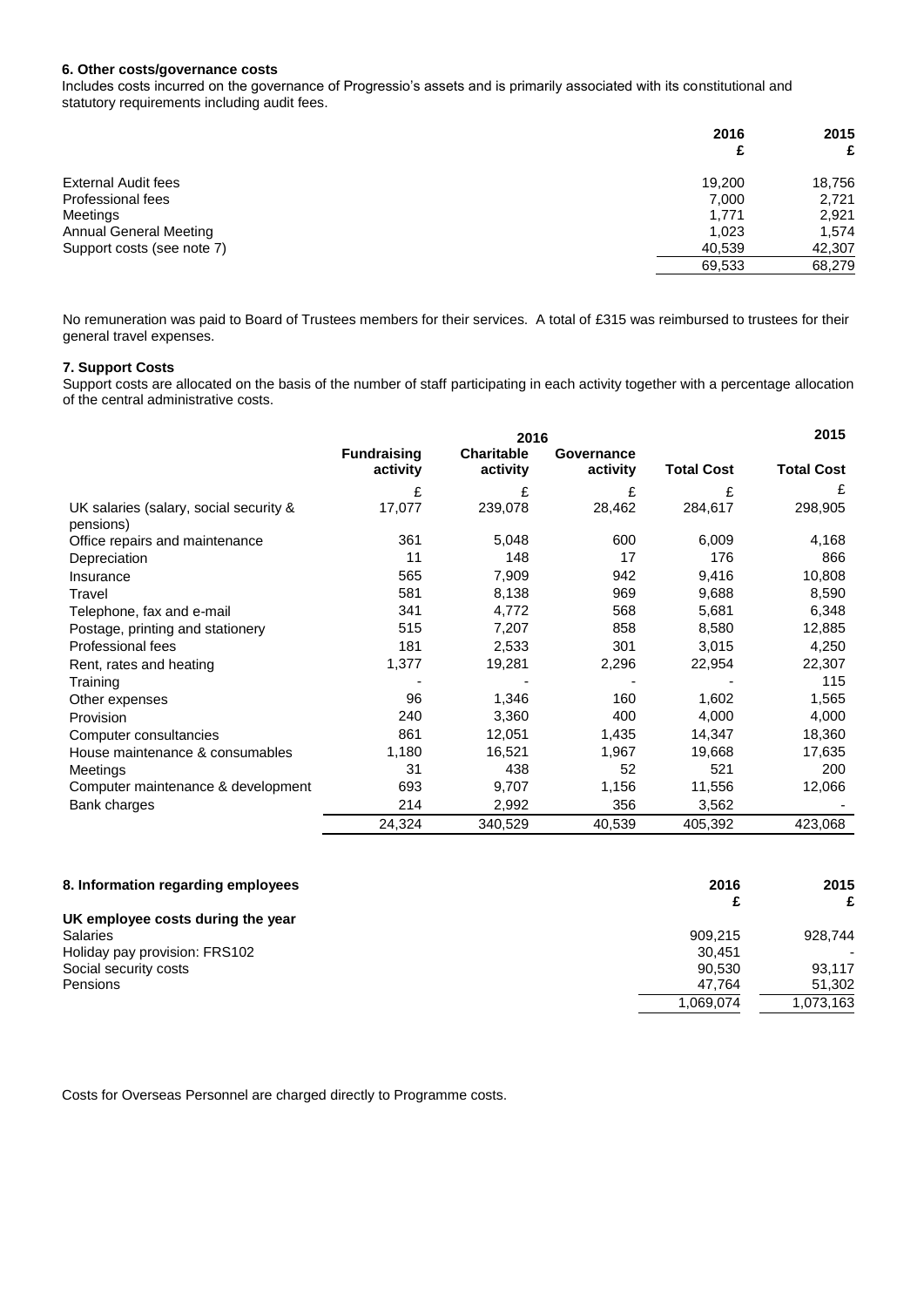| 2016          | 2015          |
|---------------|---------------|
| <b>Number</b> | <b>Number</b> |
|               |               |
| 24            | 28            |
|               | 8             |
| 38            | 43            |
| 70            | 79            |
|               | 25            |
|               |               |

One employee earned £60,000 or more in the year.

| 9. Fixed assets                                                | Office improvements, furniture &<br>equipment<br>2016<br>£ | <b>Total</b><br>2016<br>£ |
|----------------------------------------------------------------|------------------------------------------------------------|---------------------------|
| Cost<br>At beginning of year<br>Additions                      | 528                                                        | 528                       |
| Disposals<br>At end of year                                    | 528                                                        | 528                       |
| Depreciation<br>At beginning of year                           | 308                                                        | 308                       |
| Disposals<br>Charge for year                                   | 176                                                        | 176                       |
| At end of year                                                 | 484                                                        | 484                       |
| Net book value at 31 March 2016                                | 44                                                         | 44                        |
| Net book value at 31 March 2015                                | 220                                                        | 220                       |
| 10. Debtors                                                    | 2016                                                       | 2015<br>£                 |
| Grants receivable 2013/14                                      | £                                                          | 24,000                    |
| Grants receivable 2014/15<br>Pre-payments                      | 3,771                                                      | 254,522<br>1,363          |
|                                                                | 3,771                                                      | 279,885                   |
| 11. Cash at bank and in hand                                   | 2016<br>£                                                  | 2015<br>£                 |
| Cash on current accounts and in hand<br>Balances held overseas | 11,741<br>271,504                                          | (39, 254)<br>160,700      |
| Short term deposits                                            | 3,057,021                                                  | 1,894,084                 |
|                                                                | 3,340,266                                                  | 2,015,530                 |
| 12. Other creditors: amounts falling due within<br>one year    | 2016<br>£                                                  | 2015<br>£                 |
| Other creditors<br>Accruals                                    | 163,987                                                    | 33,413                    |
|                                                                | 438,614<br>602,601                                         | 128,350<br>161,763        |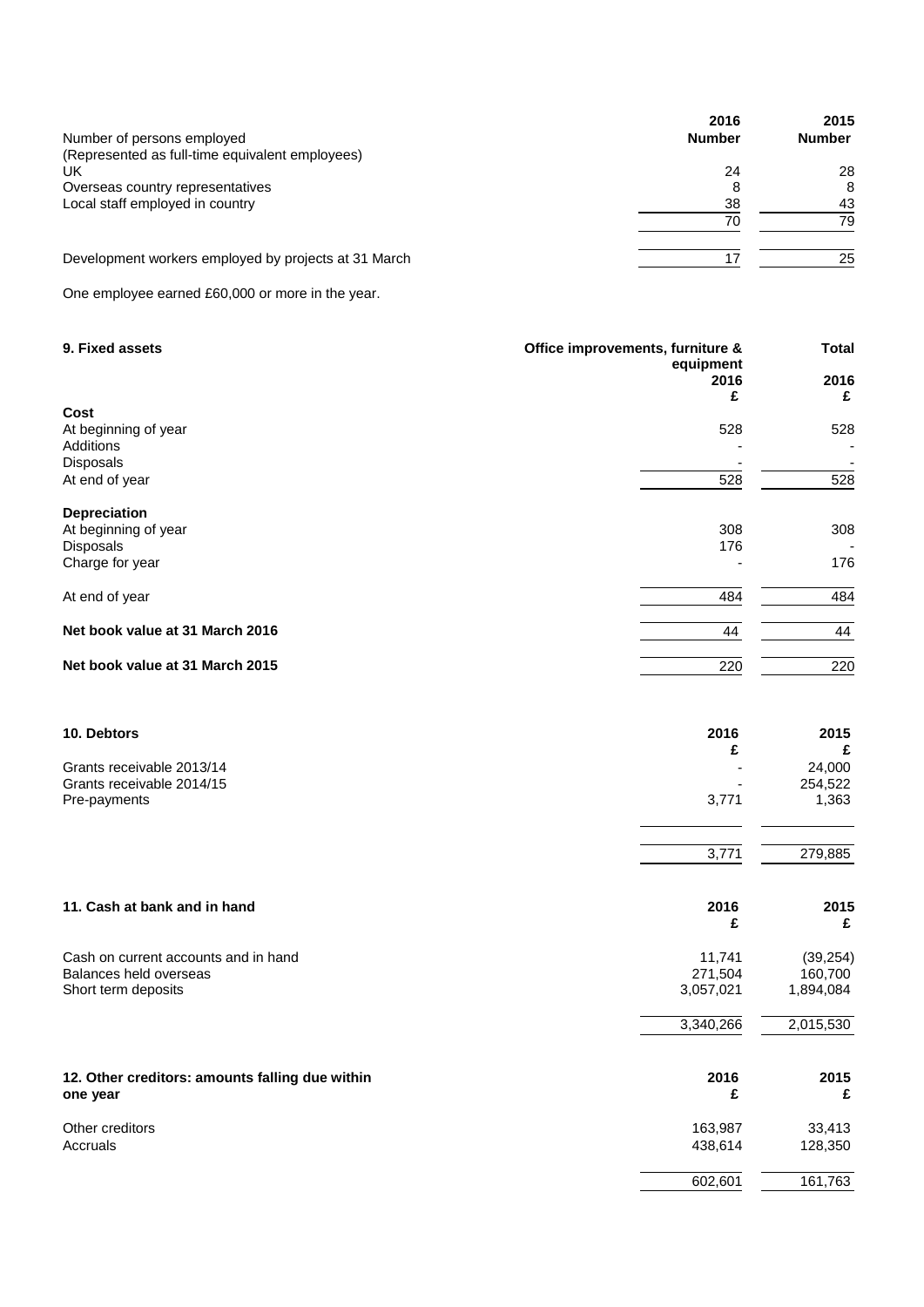### **13. Restricted funds**

Restricted funds are income from external sources which can only be used for the purposes for which they are given and are accounted for on an annual basis. Any unexpended balances are carried forward for future expenditure on the purpose the income was given, as restricted funds.

The income funds of the Charity include restricted funds comprising the following balances of donations and grants, unexpended at 31 March 2016 and held on trust to be applied for specific purposes thereafter:

|                                                                            | <b>Brought</b><br>forward at<br>31 March<br>2015 | Incoming<br>resources<br>2015/16 | <b>Grants</b><br>receivable<br>2015/16 | <b>Expended in</b><br>year<br>2015/16 | <b>Carried</b><br>forward at<br>31 March<br>2016 |
|----------------------------------------------------------------------------|--------------------------------------------------|----------------------------------|----------------------------------------|---------------------------------------|--------------------------------------------------|
|                                                                            | £                                                | £                                | £                                      | £                                     | £                                                |
| Acnur Alto Comisionado                                                     |                                                  | 13,118                           |                                        | (13, 118)                             |                                                  |
| European Union                                                             | 1,419                                            | 15,710                           |                                        | (17, 129)                             |                                                  |
| Catholic Agency for Overseas Development<br>(CAFOD)                        | 2,500                                            | 5,000                            |                                        | (7,500)                               |                                                  |
| <b>Comic Relief</b>                                                        |                                                  | 404,292                          |                                        | (177, 241)                            | 227,051                                          |
| Big Lottery Fund Malawi and Zimbabwe                                       | 76,145                                           |                                  |                                        | (76, 145)                             |                                                  |
| <b>Big Lottery Fund Dominican Republic</b>                                 | 30,820                                           | 149,364                          |                                        | (148, 690)                            | 31,494                                           |
| <b>British Embassy Small Grants Scheme</b><br>(BESGS)                      | 3,196                                            | 10,050                           |                                        | (13, 246)                             |                                                  |
| Christian Aid (Peru)                                                       | 27,000                                           |                                  |                                        |                                       | 27,000                                           |
| Swedish International Development Agency<br>(SIDA)                         | 14,426                                           | 9,230                            |                                        | (23, 656)                             |                                                  |
| Fedomu                                                                     |                                                  | 7,932                            |                                        | (3,961)                               | 3,971                                            |
| <b>Christian Aid</b>                                                       |                                                  | 37,531                           |                                        | (31, 527)                             | 6,004                                            |
| The Global Fund to fight AIDS, Tuberculosis<br>and Malaria                 |                                                  | 85,650                           |                                        | (78,078)                              | 7,572                                            |
| Anonymous                                                                  | 3,745                                            | 69,977                           |                                        | (66, 283)                             | 7,439                                            |
| Ayuntamiento De Comendador                                                 | 2,392                                            | 18,406                           |                                        | (15, 207)                             | 5,591                                            |
| United Nations Development Programme Art<br>Gold                           | 1,610                                            |                                  |                                        | (1,610)                               |                                                  |
| <b>World Vision</b>                                                        |                                                  | 5,489                            |                                        | (5,489)                               |                                                  |
| Oxfam                                                                      |                                                  | 14,291                           |                                        | (14, 291)                             |                                                  |
| International Citizen Service (ICS) - voluntary<br>contributions/donations |                                                  | 332,312                          |                                        | (332, 312)                            |                                                  |
| Voluntary Services Overseas (VSO)                                          | 425,113                                          | 2,625,563                        |                                        | (2,444,194)                           | 606,482                                          |
| Amplify Change                                                             |                                                  | 76,132                           |                                        | (9,819)                               | 66,313                                           |
| My Donations/Just Giving/Gift Aid                                          |                                                  | 34,615                           |                                        | (21,786)                              | 12,829                                           |
| Foreign Commonwealth Office (FCO)                                          |                                                  | 53,228                           |                                        | (24, 420)                             | 28,808                                           |
| University College London (UCL)                                            |                                                  | 38,949                           |                                        | (38, 949)                             |                                                  |
| <b>Multi Partner Trust Fund</b>                                            | 16,918                                           | 139,077                          |                                        | (137, 560)                            | 18,435                                           |
| <b>Others</b>                                                              | 2,883                                            | 27,671                           |                                        | (30, 554)                             |                                                  |
|                                                                            | 608,167                                          |                                  |                                        | (3,732,765)                           | 1,048,989                                        |
|                                                                            |                                                  | 4,173,587                        |                                        |                                       |                                                  |

Total restricted funding during year 4,173,587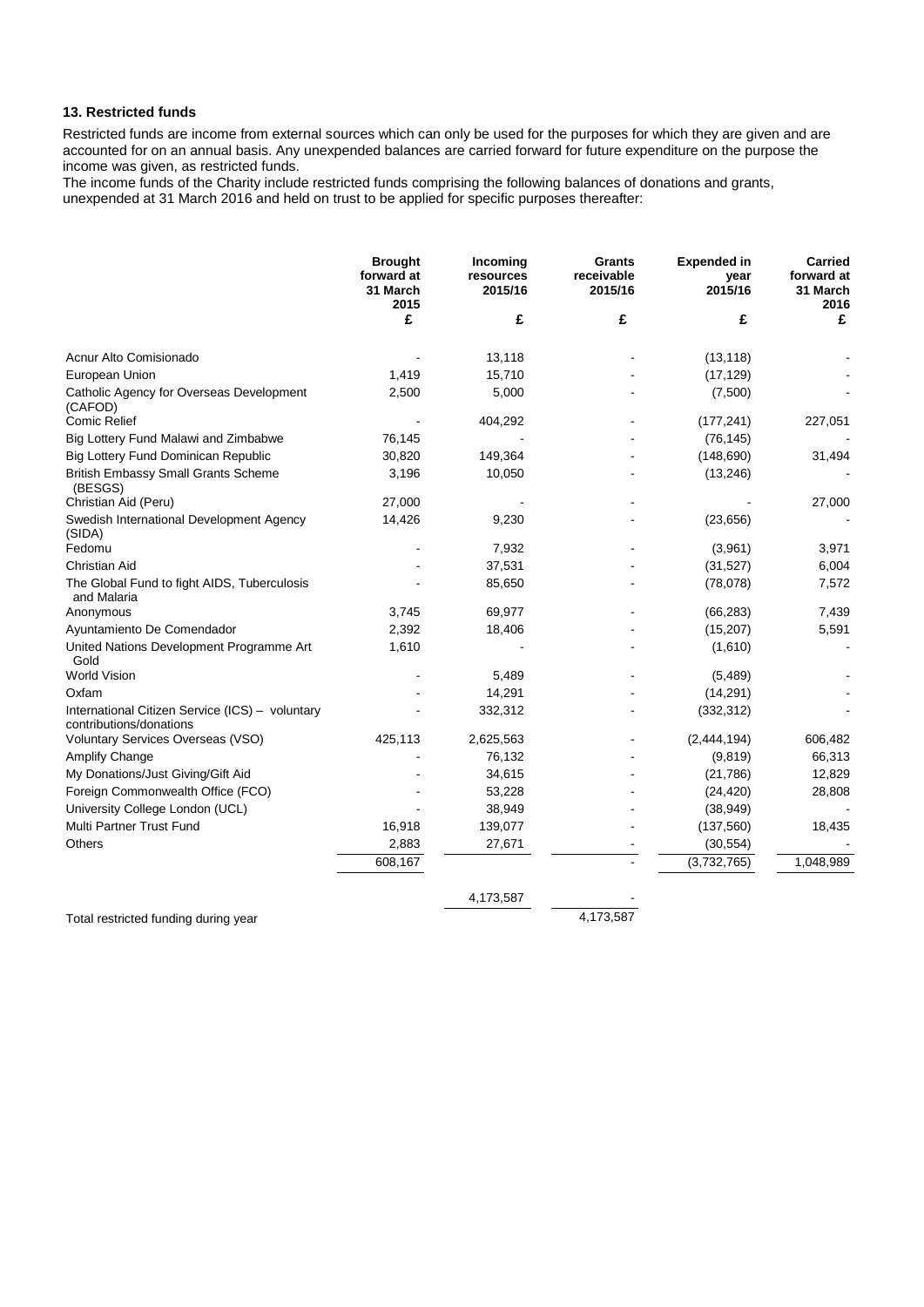### **14. Reserves**

Reserves at 31 March were as follows:

|                               | 2016      | 2015      |
|-------------------------------|-----------|-----------|
|                               | £         | £         |
| Unrestricted charitable funds | 1,412,176 | 1,264,075 |
| <b>Restricted funds</b>       | 1,048,989 | 608,167   |
| Total reserves                | 2,461,165 | 1,872,242 |

Progressio maintains reserves to safeguard its programmes of work and its employees in the event of sudden and unexpected losses of income and/or increases of expenditure. Current levels of unrestricted reserves are sufficient to cover Progressio's operations for a period of thirteen weeks.

The Board's directive to Progressio's management acknowledges that a balance should be maintained between building reserves and supporting Progressio's operations. The Board are planning to maintain the level of unrestricted reserves taking into account the continuing challenges of the current economic climate and will only consider utilising reserves in an emergency situation such as an advance payment on a grant receivable or an unforeseen loss.

The Board continues to review Progressio's level of unrestricted reserves on an annual basis. The current target is that the reserves should cover all of Progressio's contractual responsibilities and operational costs for up to four months.

### **15. Pensions**

Progressio operates a contributory pension scheme open to all UK employees. This defined contribution scheme is administered by Friends Provident who are independent of Progressio's finances. Employees are offered the opportunity to join the Group Personal Pension Plan after a period of three months. Progressio contributes 7 per cent of each employee's salary and the employee contributes a minimum of 3 per cent of salary to the scheme. Employer contributions charged to the Statement of Financial Activities were £47,764 in 2015/16 (£51,302 in 2014/15).

### **16. Analysis of net assets between funds**

|                                           | <b>Unrestricted</b><br><b>Reserves</b> | <b>Restricted</b><br><b>Reserves</b> | Total      |
|-------------------------------------------|----------------------------------------|--------------------------------------|------------|
|                                           |                                        |                                      |            |
| Tangible fixed assets                     | 44                                     |                                      | 44         |
| Current assets                            | 2,295,298                              | 1,048,989                            | 3,344,287  |
| <b>Current liabilities</b>                | (582, 799)                             | $\overline{\phantom{0}}$             | (582, 799) |
| Long term liabilities                     | (300, 367)                             |                                      | (300, 367) |
| Net assets at 31 <sup>st</sup> March 2016 | 1,412,176                              | 1,048,989                            | 2,461,165  |

#### **17. Financial Commitments**

As at 31<sup>st</sup> March 2016, the charity had no annual commitments under non-cancellable leases or any other financial commitments.

#### **18. Post Balance Sheet Date Event**

The Trustees are currently reviewing the future funding of the Charity and exploring all avenues of fundraising for its operations. The Trustees are also including, in their review, the possibility of the Charity closing and no decision has been taken and will not be decided on until the Trustees have completed their in-depth operational and funding review.